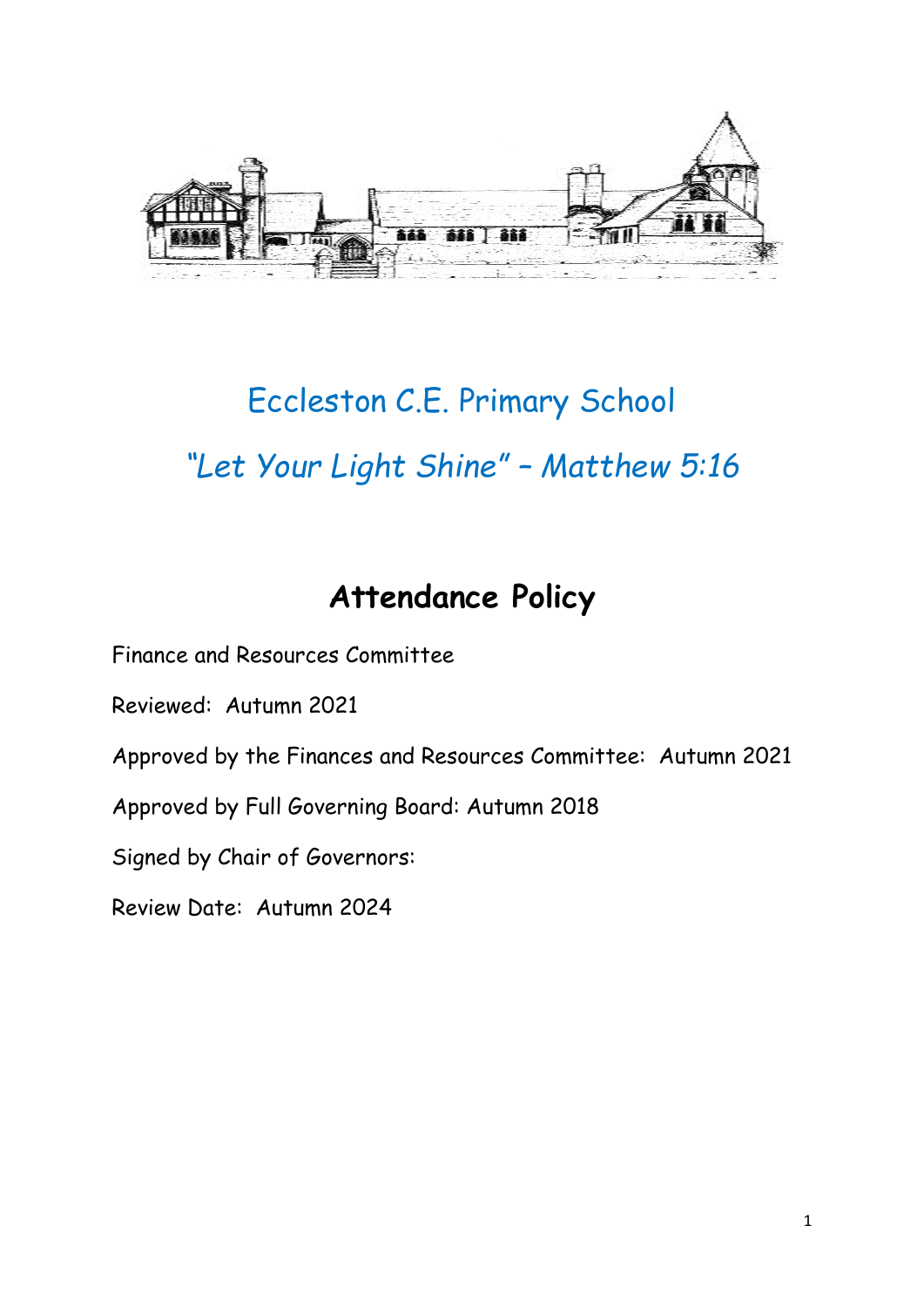## **ECCLESTON C.E. PRIMARY SCHOOL**

#### **Our Vision Statement**

**At Eccleston C of E Primary School we are united in our vision to prepare our children for life in the modern world.**

**We will do this by instilling a lifelong love of learning and embedding Christian values that reflect the example Jesus has set.**

**We strive for excellence in all we do, enabling all members of our school to flourish.**

#### **Attendance Policy**

At Eccleston C.E. Primary School we believe that children learn most effectively if they:

- Attend school regularly
- Arrive and leave school on time
- Do not attend school if they are unwell

#### **Statutory Framework**

Under section 7 of the 1966 Education Act, all children of compulsory school age must receive suitable education whether by regular school attendance or otherwise.

The school is obliged by law to differentiate between authorised and unauthorised absence. A letter of telephone message from a parent does not in itself authorise absence. Only if the school is satisfied as to the validity of the explanation offered by the letter or message will the absence be authorised.

Attendance figures are monitored by the school and the local authority, working towards specific targets.

#### **Rights and Responsibilities**

Improving attendance at Eccleston CE Primary School is the responsibility of everyone in the school community – pupils, parents and staff: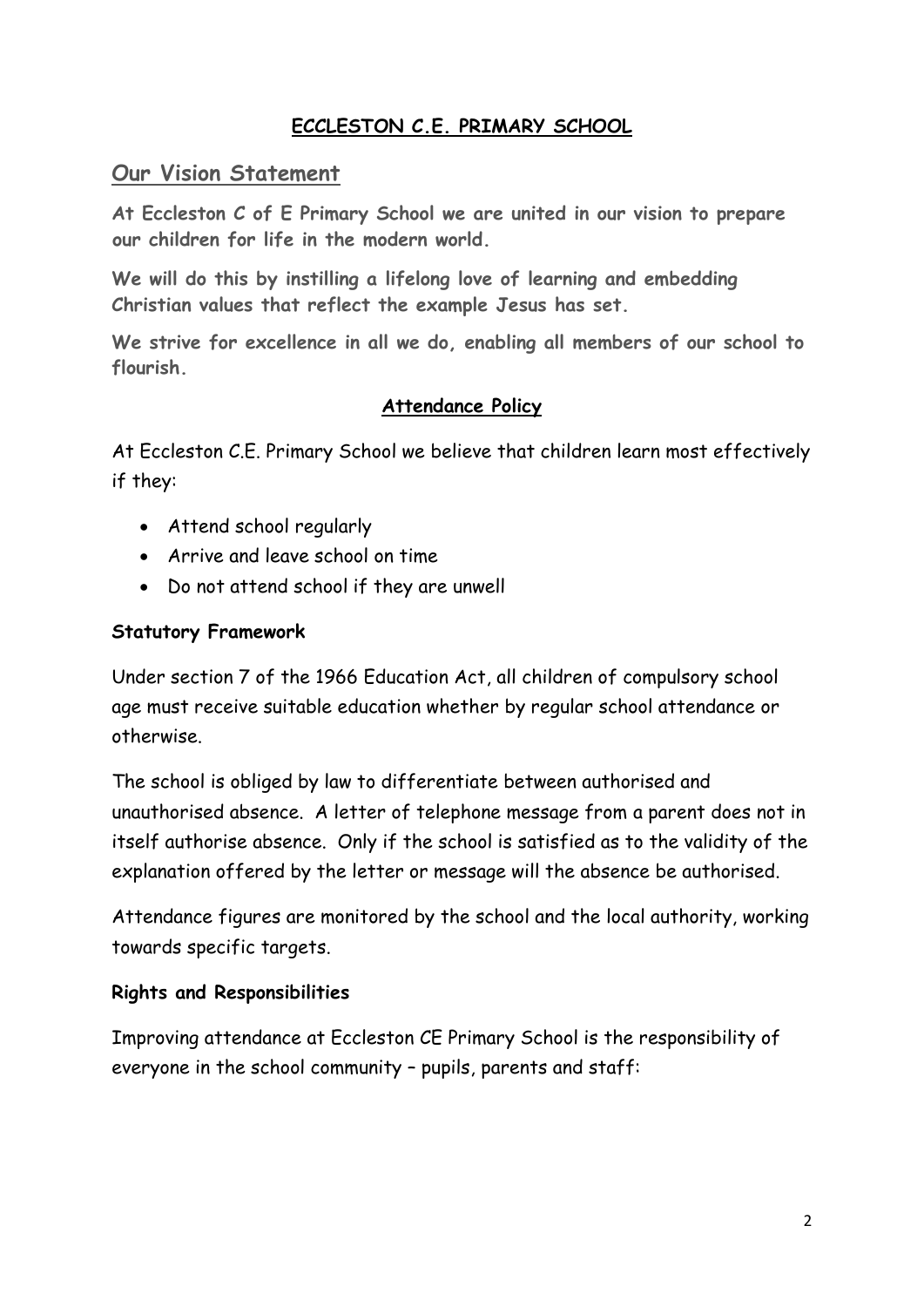# **Pupils**

All pupils are expected to attend school and all of their lessons regularly and punctually. Pupils who do experience attendance difficulties will be offered prompt and sympathetic support

### **Parents**

Parents are responsible for ensuring that their child attends school regularly, punctually, properly dressed and equipped and in a fit condition to learn. If a child is prevented for any reason from attending, or late, parents are requested to notify the school as possible – by a telephone call, letter or email. A pupil's absence from school must be considered as unauthorised until a satisfactory explanation is forthcoming from the parent. Parents should avoid, if at all possible, making medical/dental appointments for their child during school hours, or from taking holidays during term time.

### **School**

The school will employ a range of strategies to encourage good attendance and punctuality and will promptly investigate all absenteeism, liaising closely with parents. Staff will respond to all absenteeism firmly and consistently.

# **Registration**

Registers will be called promptly at **9am** and **1.05pm** and will be marked in accordance with the list of symbols issued by the local authority.

NB: Children currently have staggered drop off times due to Covid restrictions. In this case, registers will be taken ten minutes after start times.

Registers will close at 9.15am and 1.15pm. If a pupil fails to arrive before registers close, he/she will be marked as late.

Class teachers will take registers in their class and will notify office staff who will check for any absentees, phoning the parents/carers as soon as possible if no message has been received.

The Education Welfare Officer will inspect all registers annually to ensure that correct procedures are being followed.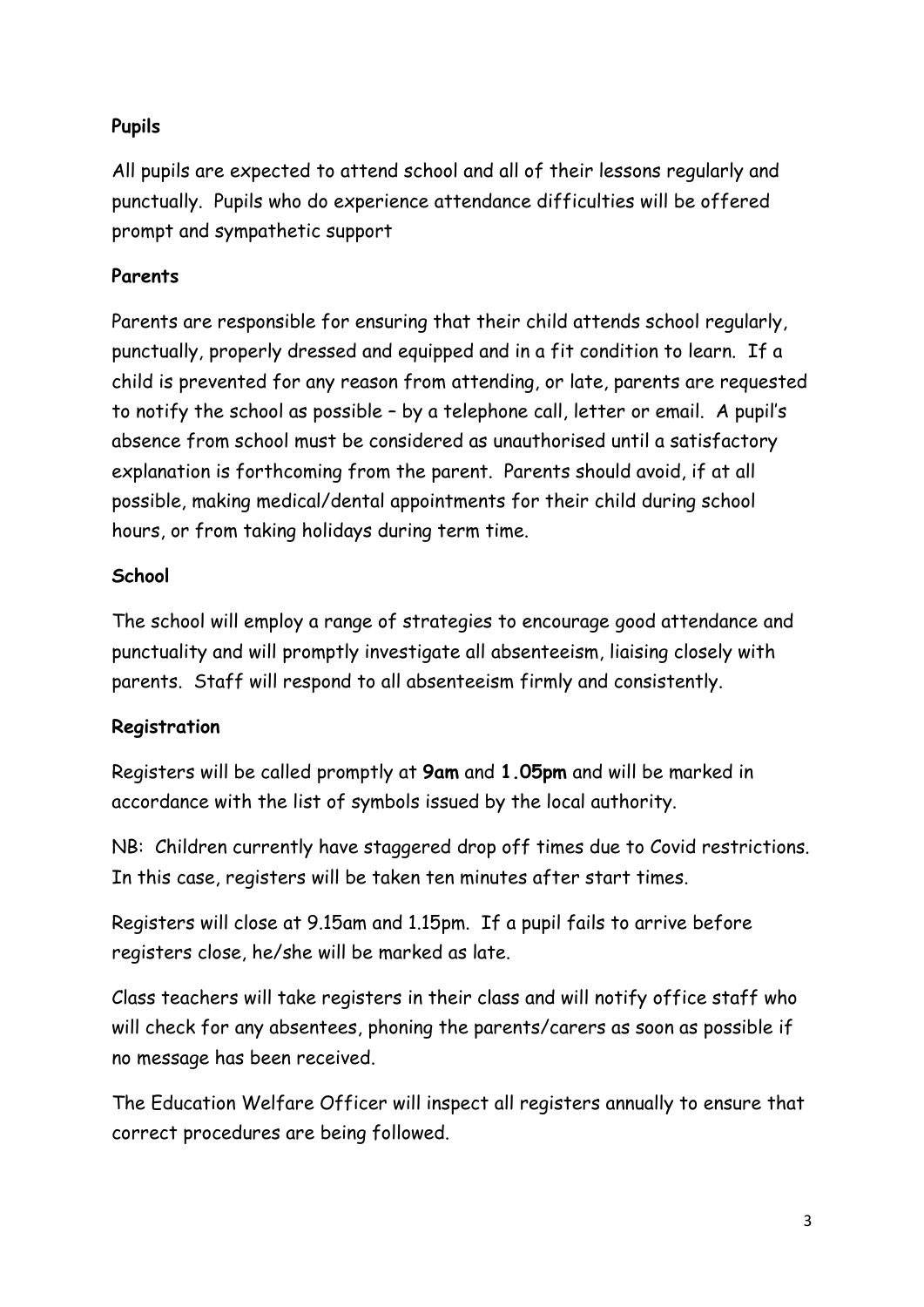## **Late arrival/Early departure**

A child arriving late or leaving early may seriously disrupt not only his/her learning but that of other children.

Repeated late arrivals will be monitored by the school.

#### **Authorised/Unauthorised Absence**

The Headteacher will decide whether an absence is authorised in accordance with LA/Government guidelines.

Term time holidays will only be authorised in exceptional circumstances, such as a family wedding or funeral or if the child's parents are armed force workers.

Where the school and the parents/carers fail to reach an agreement and the child is then absent from school, the absence must be marked as unauthorised.

Where the parents/carers keep a child away for longer than agreed then the extra time will also be marked as unauthorised, except in exceptional circumstances.

#### **Special Occasions**

A 'special occasion' is one which is unlikely to occur in the foreseeable future, e.g. family wedding, as opposed to a birthday or shopping trip. Absence for a 'special occasion' will not be authorised during SATS for Year 2 and Year 6 unless the circumstances are exceptional.

#### **Medical Appointments**

While we appreciate that appointments have to be taken when they are available, parents/carers are encouraged to make them towards the end of either a morning or afternoon session.

Absence can be unauthorised if:

- No explanation is forthcoming
- The school is dissatisfied with the explanation
- The pupil is absent for unexceptional special occasions, e.g. a birthday
- The pupil is away from school on holiday for a period of time longer that negotiated with the school